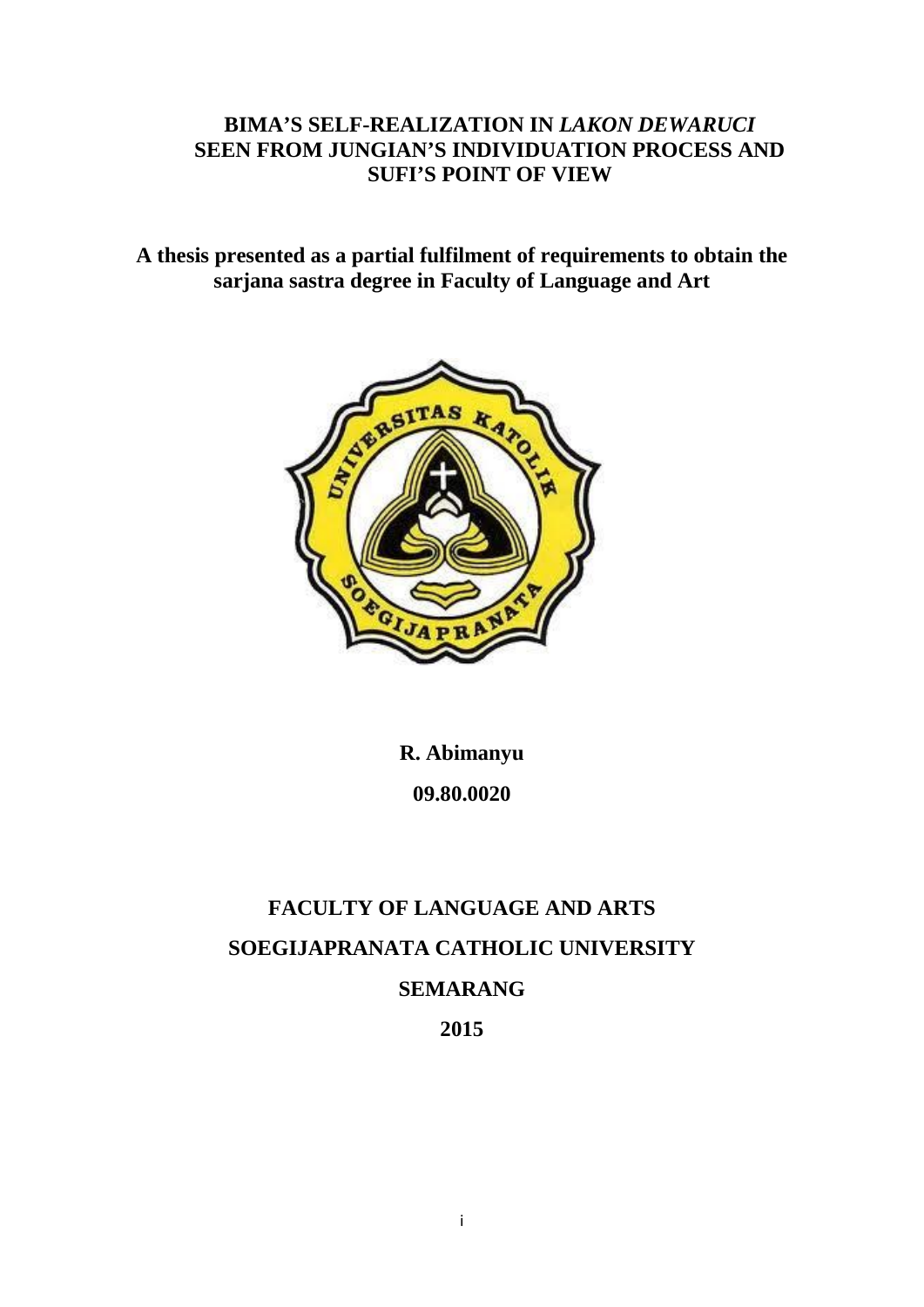#### LAMPIRAN: KEPUTUSAN REKTOR UNIVERSITAS KATOLIK SOEGIJAPRANATA

Nomor : 0047/SK.Rek/X/2013

Tanggal : 7 Oktober 2013

Tentang : PERNYATAAN KEASLIAN SKRIPSI/TUGAS AKHIR DAN THESIS

.............................................................................................................................................

#### **PERNYATAAN KEASLIAN SKRIPSI/TUGAS AKHIR DAN THESIS**

Dengan ini saya menyatakan bahwa dalam skripsi yang berjudul **"BIMA'S SELF- REALIZATION IN** *LAKON DEWARUCI* **SEEN FROM JUNGIAN'S INDIVVIDUATION PROCESS AND SUFI'S POINT OF VIEW"** ini tidak terdapat karya yang pernah diajukan untuk memperoleh gelar kesarjanaan di suatu Perguruan Tinggi, dan sepanjang pengetahuan saya juga tidak terdapat karya atau pendapat yang pernah ditulis atau diterbitkan oleh orang lain, kecuali yang secara tertulis diacu dalam naskah ini dan disebutkan dalam daftar pusataka.

Apabila dikemudian hari ternyata terbukti bahwa skripsi ini sebagian atau seluruhnya merupakan hasil plagiasi, maka saya rela untuk dibatalkan, dengan segala akibat hukumnya sesuai peraturan yang berlaku pada Universitas Katolik Soegijapranata dan/atau peraturan perundang-undangan yang berlaku.

Semarang, 28 Juli 2015

R. Abimanyu

NIM: 10.80.0006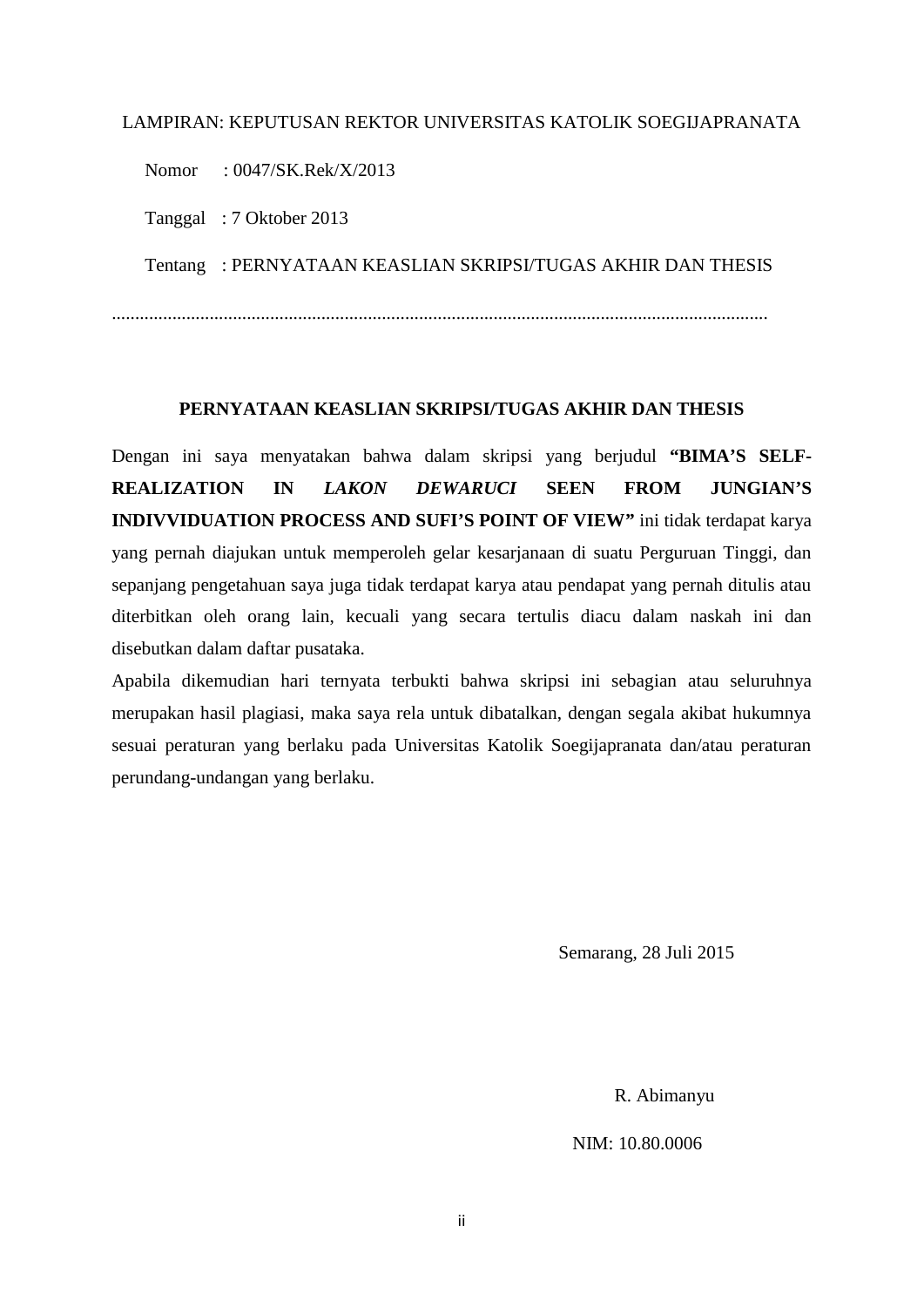#### **A THESIS ON**

# **BIMA'S SELF-REALIZATION IN** *LAKON DEWARUCI* **SEEN FROM JUNGIAN'S INDIVIDUATION PROCESS AND SUFI'S POINT OF VIEW**

**By**

# **R. Abimanyu**

### **Student Number: 09.80.0020**

**Approved by,**

**B. Retang Wohangara, SS., M.Hum** 

**th, 2015**

**Major Sponsor**

**Angelika Riyandari, Ph.D** 

**th, 2015**

**Co-Sponsor**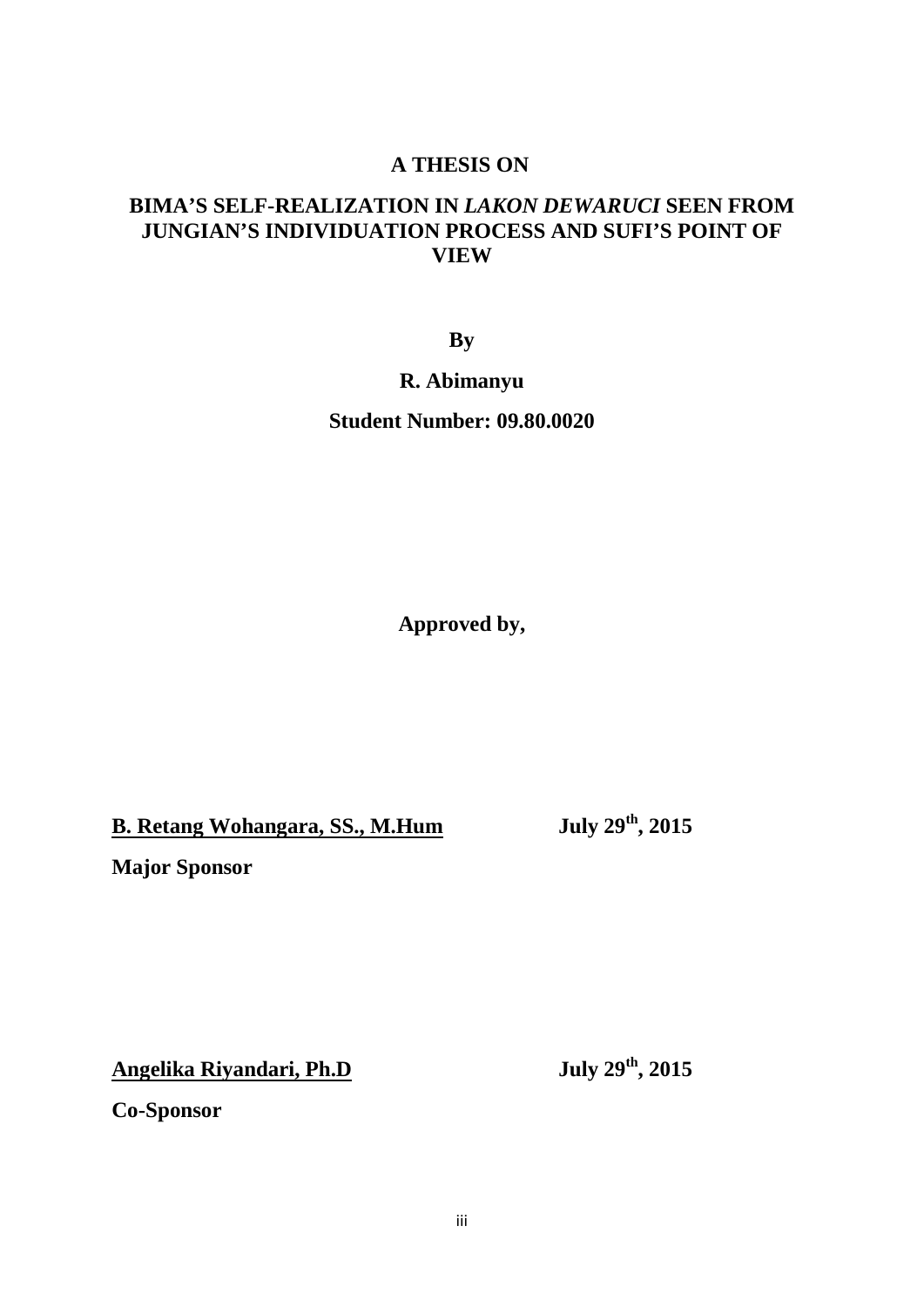# **A thesis defended in front of the Board of Examiners on June 19th, 2015 and declared acceptable**

# **BOARD OF EXAMINERS**

|                  | Chairperson : B. Retang Wohangara, SS., M.Hum |  |
|------------------|-----------------------------------------------|--|
| <b>Secretary</b> | : Angelika Riyandari, Ph.D                    |  |
| <b>Member</b>    | : Dra. Ekawati M.Dukut, M.Hum                 |  |

**Semarang, July 29th 2015 Faculty of Language and Art Soegijapranata Catholic University Dean.**

**Angelika Riyandari, Ph.D**

**058.1.1996.201**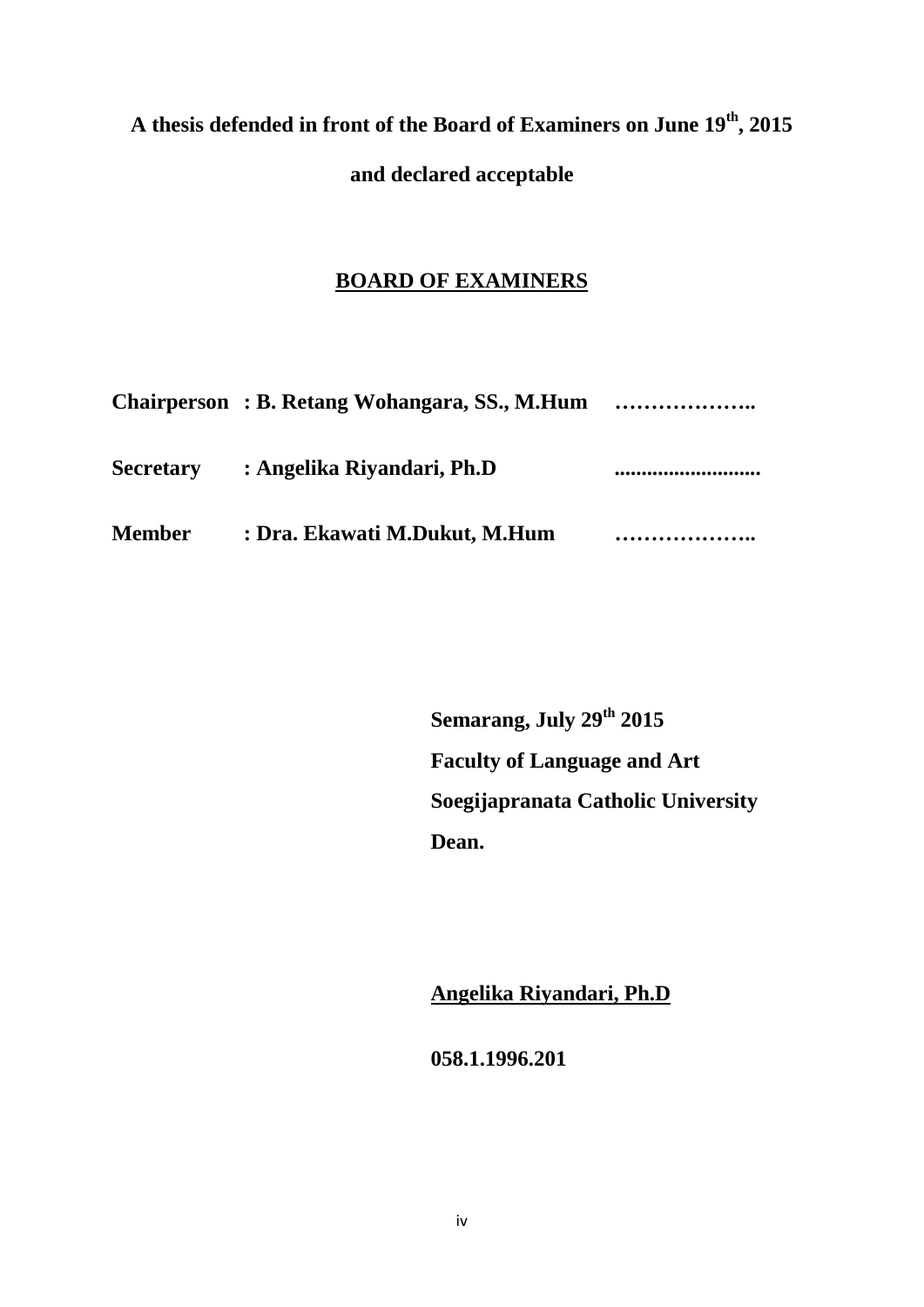#### **ACKNOWLEDGEMENTS**

First and foremost, I would like to give the honors and praise to Mother Mary and Jesus Christ for the blessed to me during the years of making this thesis and finally, mission accomplished.

I would like to to express my sincerest gratitude to everyone who has helped me in finishing this thesis. My special thanks to my major sponsor B. Retang Wohangara, SS., M.Hum and my co-sponsor Angelika Riyandari, Ph.D for their time, patience, support, kindness and also advice in encouraging and guiding me in finishing my thesis. I also dedicate my big thanks for all lecturers and staffs in Faculty of Language and Art.

My gratitude also goes to pak Tjahjono Rahardjo and pak Donnie Danardono to help me understand more about the story of *Dewaruci* and about Sufism. I also dedicated my gratitude for Arnhamtyo Damarseto for help me understand the theory of Individuation Process.

I would like to thank to my family, especially my mother and father, thanks for your support, prays, love, patience for me to finish this study. And for my brother and sister who always asked when I will finish my study eventhough they are not asking me directly. Om Tono who always scolded me because I never took my study seriously.

Next gratitude is for my best friends, Krisna, Henry, Reizal, Christo, Reza, for your best help and support. My 2009 friends and all my friends who cannot be mentioned all because they are too many.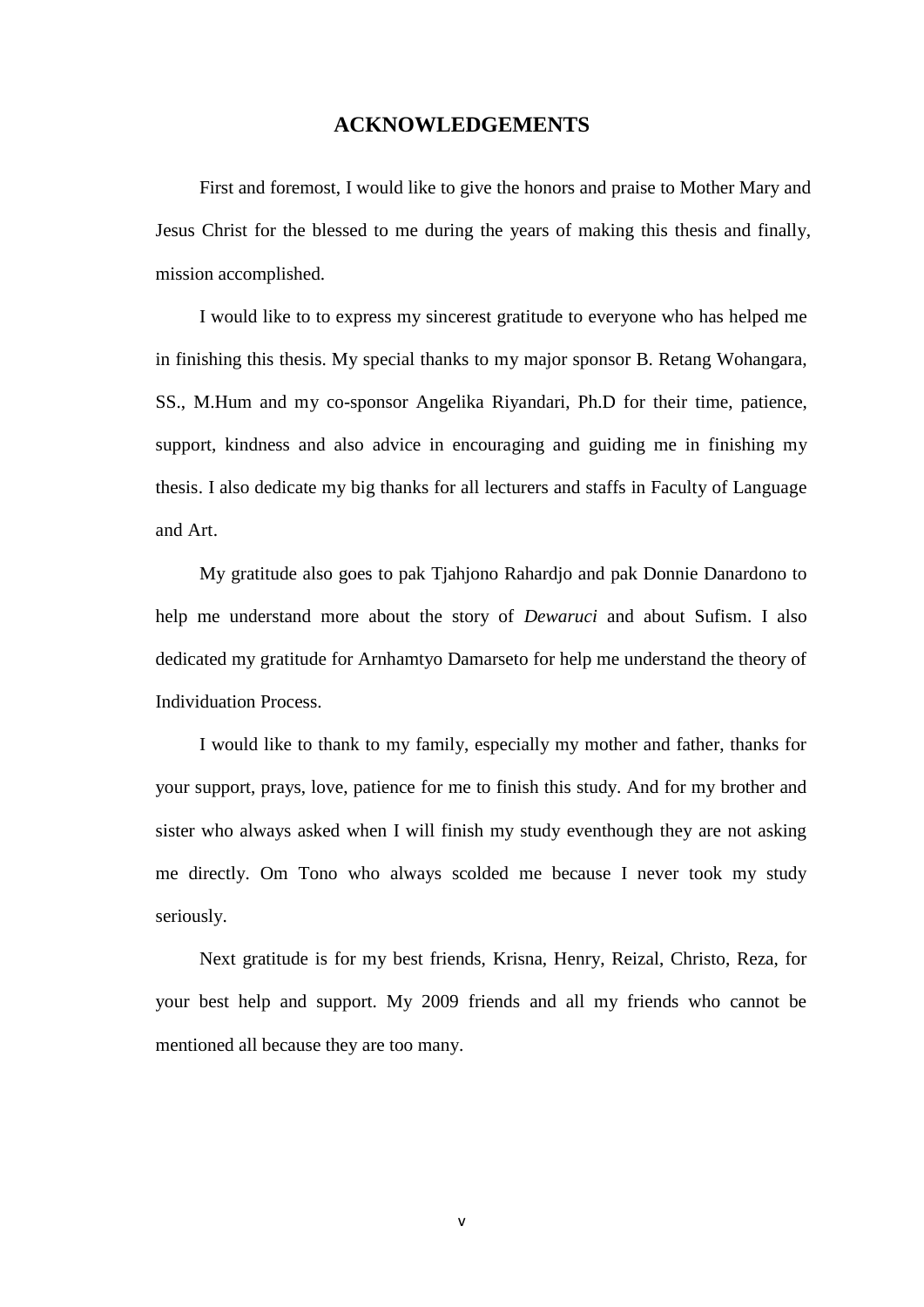**"Pray for what you want, but work for the things you need."** -Modern Traditional-

**"For every sin but the killing of Time there is forgiveness."** -Traditional-

**"The wisest men follow their own direction."**

- Euripides-

**"There is no wealth like knowledge, no poverty like ignorance."** - Ali Ibn Abi-Talib –

**"Never forget what you are, the rest of the world will not. Wear it like armor, and it can never be used to hurt you."**

-Tyrion Lannister-

**"The absence of desire leaves one free to pursue other things."** -Lord Varys-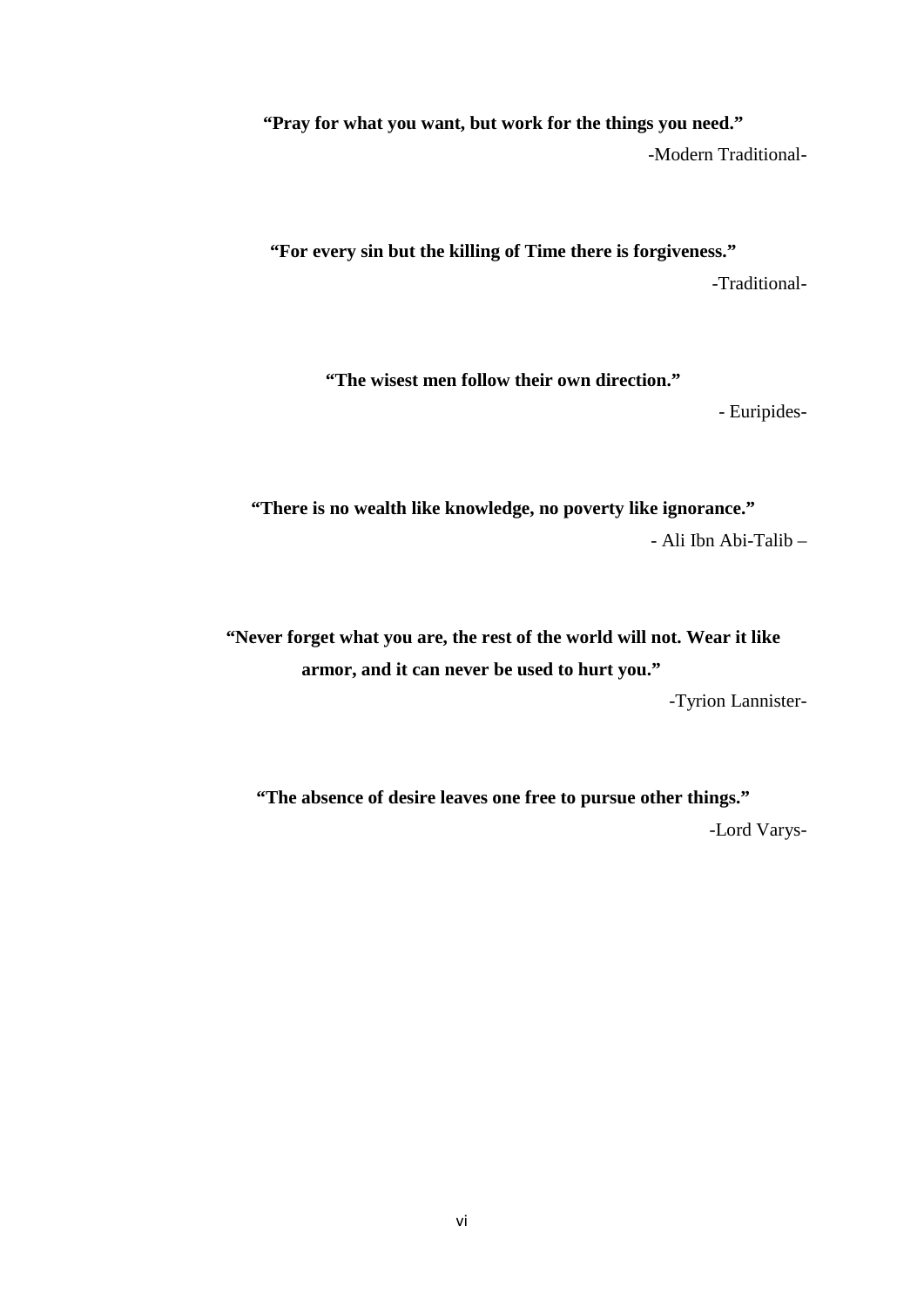# **TABLE OF CONTENT**

|  | Ť                       |
|--|-------------------------|
|  | $\overline{\mathbf{u}}$ |
|  | iii                     |
|  | iv                      |
|  | V <sub>i</sub>          |
|  |                         |
|  |                         |
|  | -1                      |
|  | 1                       |
|  | 4                       |
|  | 4                       |
|  | 4                       |
|  |                         |
|  |                         |
|  |                         |
|  |                         |
|  |                         |
|  |                         |
|  |                         |
|  |                         |
|  |                         |
|  |                         |
|  |                         |
|  |                         |
|  |                         |
|  |                         |
|  | .14                     |
|  | 15                      |
|  | 15                      |
|  | 16                      |
|  | 16                      |
|  | 17                      |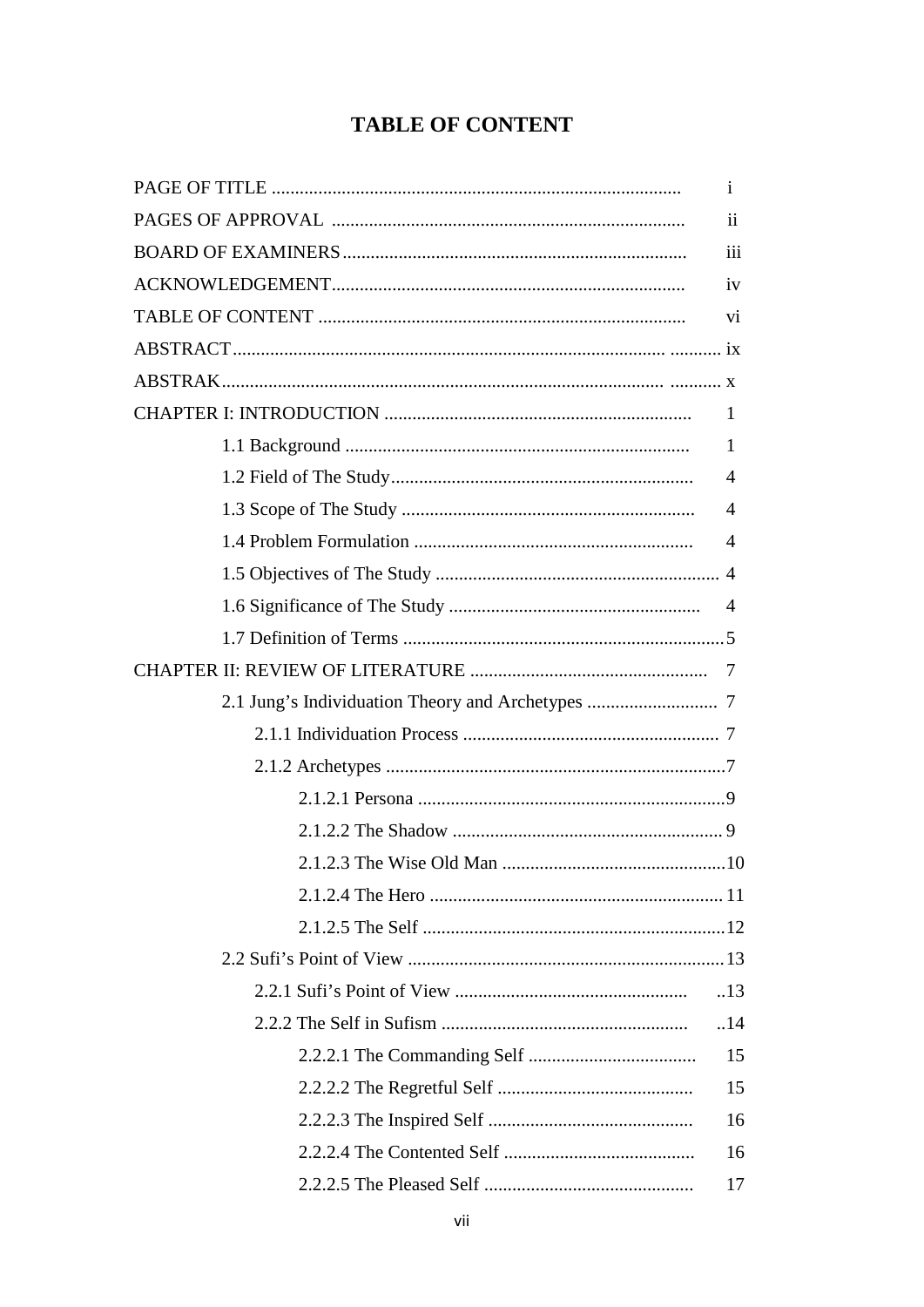|  | 17 |  |
|--|----|--|
|  | 18 |  |
|  | 19 |  |
|  | 19 |  |
|  | 19 |  |
|  |    |  |
|  | 21 |  |
|  | 22 |  |
|  | 24 |  |
|  | 27 |  |
|  | 29 |  |
|  | 30 |  |
|  |    |  |
|  |    |  |
|  | 38 |  |
|  | 40 |  |
|  | 42 |  |
|  |    |  |
|  | 45 |  |
|  | 47 |  |
|  | 48 |  |
|  | 49 |  |
|  | 51 |  |
|  | 52 |  |
|  | 53 |  |
|  | 55 |  |
|  | 57 |  |
|  | 59 |  |
|  | 61 |  |
|  | 63 |  |
|  |    |  |
|  |    |  |
|  | 70 |  |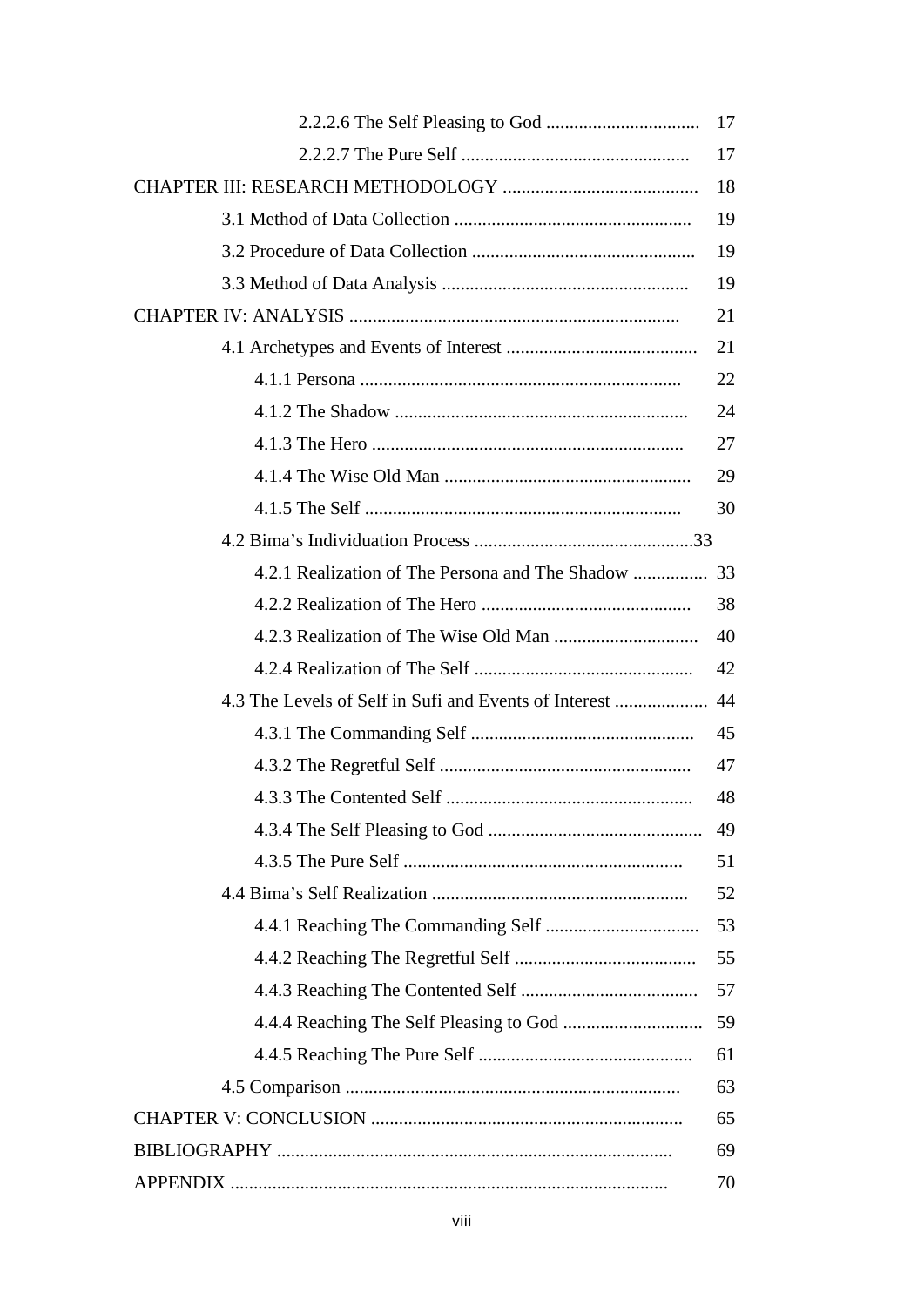#### **ABSTRACT**

*Dewaruci* is a story about *Bima*'s journey to find a mystical treasure called *TirtaPawitra*/*Tirta Kamandanu* to perfect his skill. In his journey *Bima* has to face many obstacles and dangers. The writer used two perspectives of the self theory to reveal Bima's Self-realization process. This study is using psychological approach of Individuation Process theory proposed by Carl G. Jung, and cultural approach of The Self in Sufism.The method are being used to do the analysis are to find the archetypes and self level that manifested in the events of interest from the story, and then connect it with Bima's Self-realization process.

The analysis shows that there are some events in the story related with the archetypes. The persona and shadow archetypes appears when *Bima* were asked by his teacher to find a mystical treasure, the hero archetypes appears when *Bima* fight against twin giant *Rukmuka* and *Rukmakala*, the wise old man archetypes appears when *Bima* meets *Dewaruci*, and the self archetypes appears when *Bima* knows about the mystery of life and achieve his Self-realization.

This study is also using cultural approach of The Self theory in Sufism. The analysis shows some events in the story are related with the theory. The commanding self appears when *Bima* ignored his brother advise, the regretful self appears when *Bima* feel guilty in front of *Dewaruci*, the contented self appears when *Bima* listening to *Dewaruci*'s sermon, the self pleasing to God appears when *Bima* start to realize that is important to become unified with The God, the pure self appears when *Bima* knows about the mystery of life and true meaning of life.